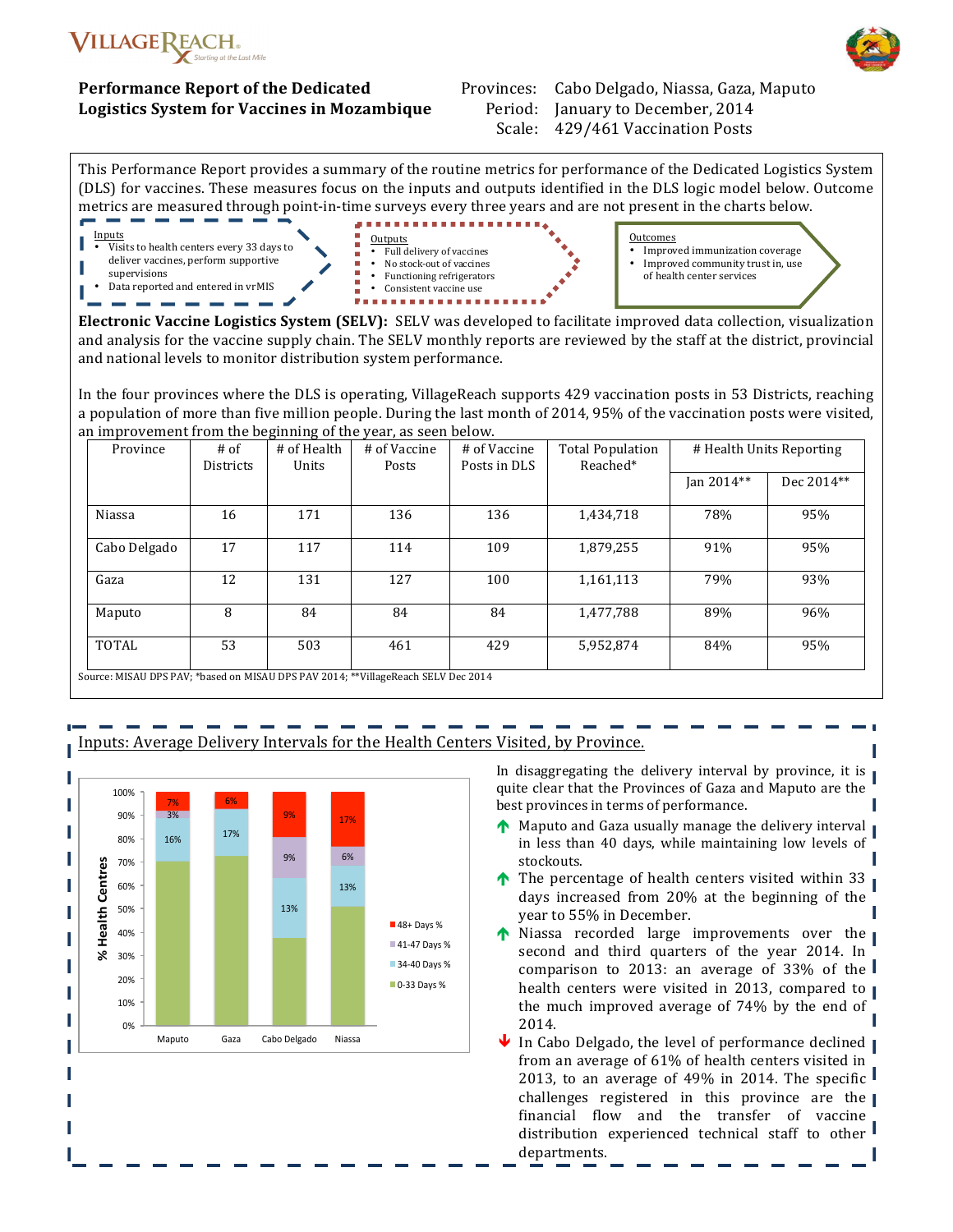

### **Performance Report of the Dedicated Logistics System for Vaccines in Mozambique**



Inputs: Health Centers Visited by Province



Provinces: Cabo Delgado, Niassa, Gaza, Maputo Period: January to December, 2014 Scale: 429/461 Vaccination Posts

- $\uparrow$  The percentage of the health centers that report monthly remained stable in the first six months of the year, and improvements were observed as of the month from July up to the end of the year, due mainly to the improved performance in Niassa.
- The low number of health centers visited in February was due to the arrival of the rainy season, which prevented access to the rural areas, as is norm every year.

It is useful to look at health centers visited by province to see the variability of performance among provinces, both improvements and increasing challenges.

- Niassa recorded significant improvements in the  $\mathsf I$ last six months of 2014, to the point of consecutively topping all provinces during the last three months of the year. The dip in April was due to the government vehicle not being available and  $\blacksquare$ inadequate coordination and planning for distribution, which clearly subsequently improved.
- Cabo Delgado moved to a reduced DLS in July due to government constraints for cost-sharing. Despite confirmation that the DPS in Cabo Delgado would cover all of the vaccine distribution costs starting in July, delays in disbursements and staff turnover resulted in late or no distributions towards the end of the year.
- In Gaza the percentage of the health centers visited remained stable throughout the year with a slight decline in August due to non-functioning refrigerators thus no need to deliver vaccines.

### Outputs: Full Delivery of Vaccines

 $\uparrow$  The first six months of 2014 saw a constant and stable trend to full vaccine delivery. While the target is 100%, we recognize that the ideal quantity of stock used for this indicator may not be accurate, due to lack of precision of the population data. The quantities of delivery are based on real-time data at the time of delivery; as such, there is a stable  $\blacksquare$ trend indicating regular distribution and use, despite not reaching the target of 100%.



- In April, Niassa managed to cover only one health center and, as such, reached 100% full delivery for that health center; what was not captured are the more than 100 health units that were not visited, and hence did not receive any vaccines.
- In August, there was a national stockout for the polio vaccine, which affected normal vaccine distribution in all provinces. Maputo and Gaza, had sufficient reserve stock, and managed to avoid stockouts at health centers. The delay in distribution in the attempt to resolve the polio stockout naturally affected full delivery of the other vaccines in the month of August.

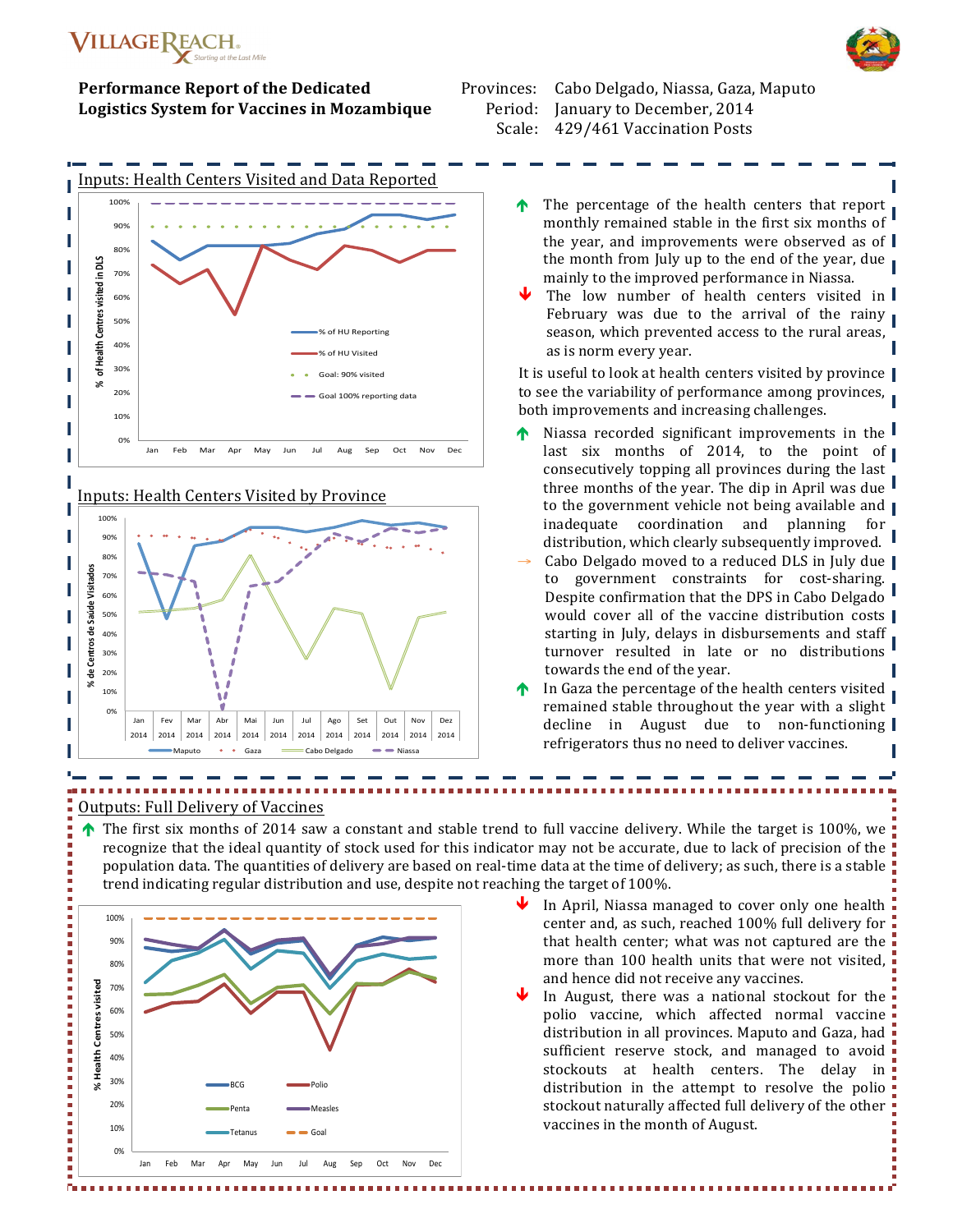

### **Performance Report of the Dedicated Logistics System for Vaccines in Mozambique**

Provinces: Cabo Delgado, Niassa, Gaza, Maputo Period: January to December, 2014 Scale: 429/461 Vaccination Posts

# Outputs: Stockout by Vaccine and by Province 25%#



- Stockouts remained relatively low throughout the ! year with a high of  $8\%$  and  $6\%$  during the first and second half of the year respectively.
- Due to the lack of distribution in Niassa in April, the  $\overline{\phantom{a}}$ significant reduction of stockouts reported in that  $\overline{\phantom{a}}$ month is not a realistic reflection, since the indicator does not capture any information on the health units that were not visited.
- Niassa recorded significant improvements in overall distribution beginning in July, resulting in  $\overline{\phantom{a}}$ low stockouts. Data visibility through SELV contributed significantly to improvements in vehicle and cold chain management, as well as supply chain management procedures.

As with the other indicators, in analyzing the data by province, it is easy to see the performance gaps.

- $\uparrow$  During this period, Maputo and Gaza maintained a very low level of stockouts for all of the vaccines.
- $\uparrow$  Cabo Delgado had considerable improvements in its average stockouts, maintaining average values of 2% in 2014, compared with the 9% average  $\blacksquare$ recorded in 2013.
- Niassa continues to register problems with vaccine ! stockouts, although it has recorded a significant : improvement, specifically in the second half of the  $\blacksquare$ year. The average percentage of stockout is between  $4\%$  (measles vaccine) and  $8\%$  (tetanus), a great improvement over the previous year.

# Outputs: Functioning Refrigerators

Issues with the cold chain are mostly related to a lack of spare parts, including solar batteries, and the unavailability of  $\frac{1}{2}$ the technician for regular preventive and corrective maintenance.



- $\uparrow$  Gaza Province persistently has a very strong cold chain (97% functioning at the end of the year). ColdTrace is being used as an electronic system for  $\overline{\phantom{a}}$ monitoring and recording of fridge temperatures, resulting in improved reaction to temperature excursions and cold chain functioning.
- $\uparrow$  The performance of Niassa's cold chain improved  $\bar{\downarrow}$ during the year given the introduction of the cold  $\overline{\phantom{a}}$ chain technician's regular visits during the monthly vaccine distributions.
- **t** Cabo Delgado repaired some previously nonfunctioning refrigerators that led to improved performance throughout the year.
- At the end of the year, 17% of the refrigerators in  $\overline{\phantom{a}}$ Maputo were broken due to a lack of spare parts. Vaccine services continued at the service! provision points, with mobile thermal insulation : boxes delivered regularly from the district every  $\blacksquare$ week.